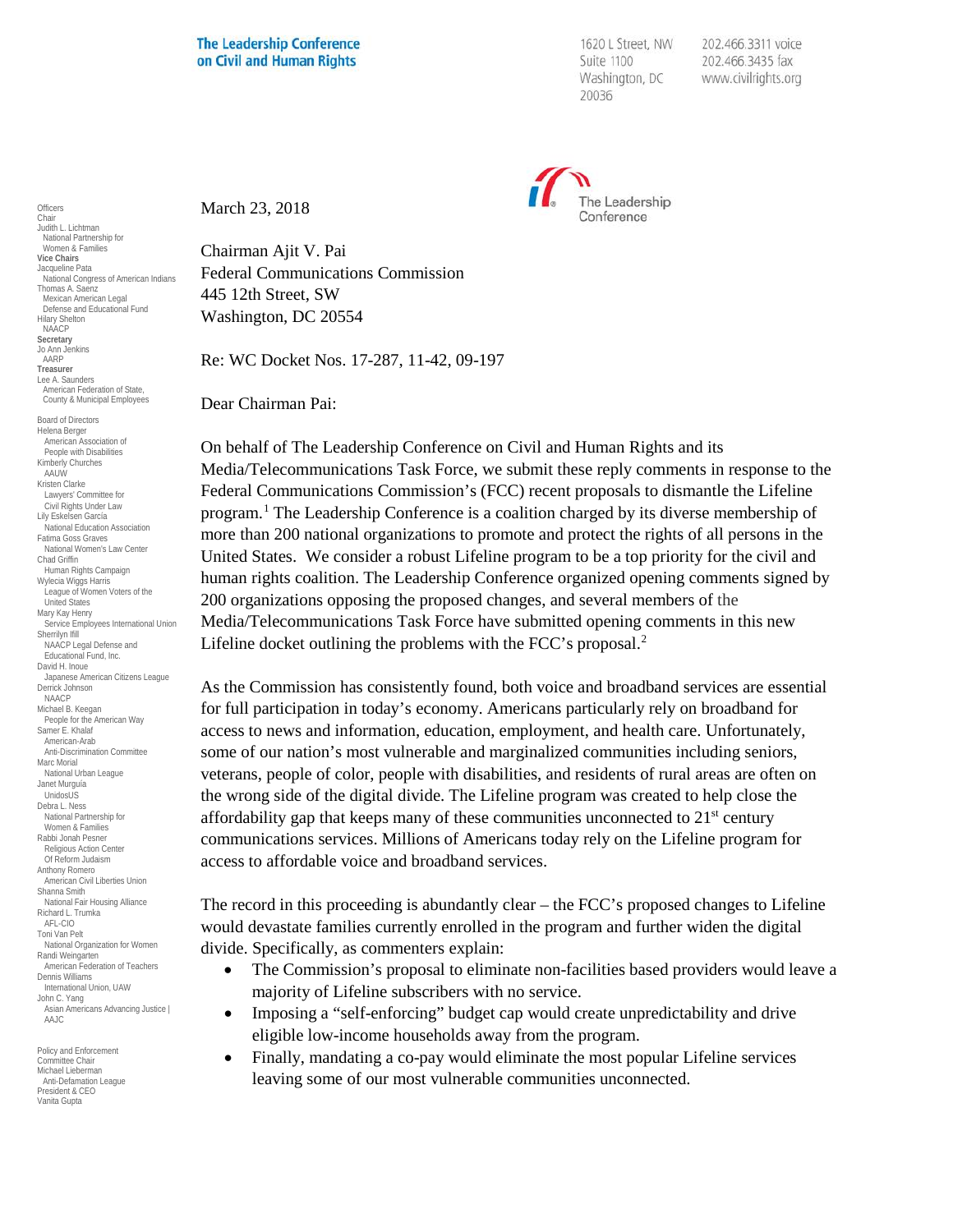March 23, 2018 Page 2 of 4



We describe below some of the evidence found in this proceeding that highlights the negative consequences of the Commission's proposed changes to the Lifeline program.

## **1. Eliminating Non-Facilities Based Providers Would Leave The Majority of Lifeline Subscribers With No Service**

The Commission proposes to eliminate non-facilities based providers from the Lifeline program. However, commenters across the board agree that removing non-facilities based providers would leave most Lifeline subscribers with no service. As several commenters cite, approximately 70 percent of Lifeline subscribers receive their service from a non-facilities based provider.<sup>[3](#page-3-2)</sup> In some states, the number of Lifeline non-facilities based Lifeline subscribers is even higher. For example, the Public Utilities Commission of Ohio notes that 78 percent of Ohio Lifeline customers receive service from non-facilities based carriers. Indeed, the American Enterprise Institute correctly notes that removing non-facilities based carriers "would limit the options available to Lifeline families – families that already have few options because of limited purchasing power."[4](#page-3-3) Removing these carriers would not only be incredibly disruptive but leave many Lifeline subscribers without access to affordable communications services.<sup>[5](#page-3-4)</sup>

The record also shows that facilities based providers have been exiting the Lifeline program, which highlights the increasing importance of non-facilities based carriers. For example, the Indiana Utility Regulatory Commission states that it recently approved AT&T's request to withdraw from the Lifeline program, leaving only one other facilities-based provider in that service territory.[6](#page-3-5) The Indiana Commission goes on to express concern that the FCC's proposal would force non-facilities based providers to leave the Lifeline program rather than take steps to meet the facilities requirement.[7](#page-3-6) The Minnesota Public Utility Commission and Department of Commerce explain that only three of the nineteen providers currently in the Lifeline program would qualify under the Commission's definition of facilities based, leaving many in the state without a viable alternative.<sup>[8](#page-3-7)</sup> The National Urban League articulates a better alternative: "whether a service provider should be allowed to remain in the Lifeline program should depend on that provider's conduct, and the quality of service they provide, not on whether that provider delivers service over a network it owns or by reselling other carriers' services."<sup>[9](#page-3-8)</sup>

## **2. Imposing a "Self-Enforcing" Budget Cap Would Create Unpredictability and Drive Low-Income Households Away From The Program**

The Commission proposes to impose a "self-enforcing" budget cap, but as the record demonstrates, this would create unpredictability and drive low-income households away from the program.<sup>[10](#page-3-9)</sup> The National Hispanic Media Coalition explains that the Commission's proposed budget cap would create a threshold that ensures the Lifeline program never reaches 100 percent of eligible households.<sup>[11](#page-3-10)</sup> Indeed, the record shows that the Commission's proposed structure for the budget would cruelly cut off eligible Lifeline recipients once the cap is reached.[12](#page-3-11) Further, the Commission's proposal indicates its misunderstanding of the goals of the Lifeline program. As Free State Foundation notes, the idea of a budget cap "runs against the objective of a 'safety net' program to provide support for eligible low-income persons in need."[13](#page-3-12) The Lifeline program at its core is a program intended to aid low-income Americans gain access to vital communications services. Not only would the Commission's budget cap reduce the number of eligible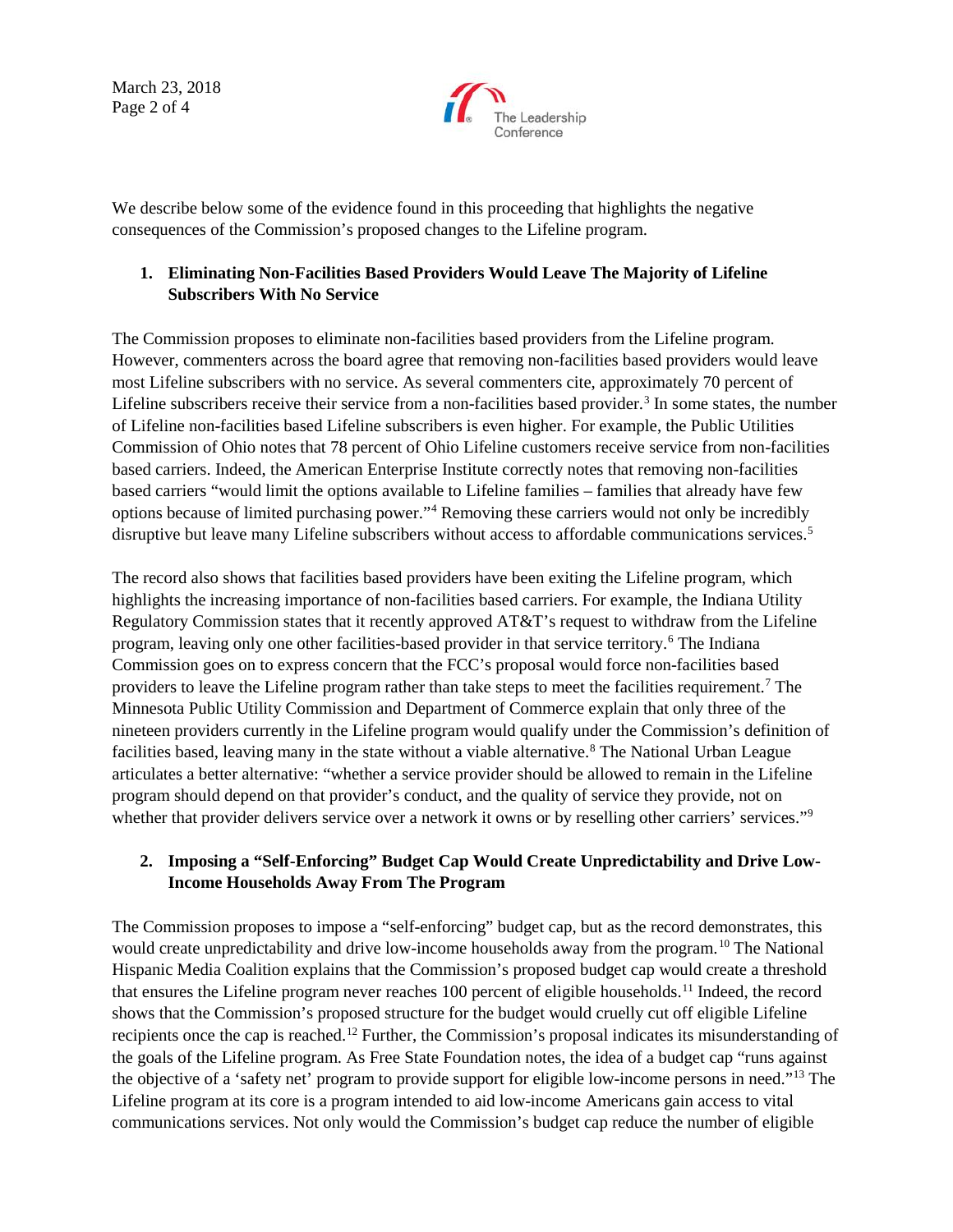March 23, 2018 Page 3 of 4



Lifeline subscribers but also run counter to the program's goals. The NAACP observes that "Rationing Lifeline hurts low-income Americans and hurts our Nation. Rationing Lifeline is contrary to the intent of Universal Service and limits the ability of the program to help connect the poor to communications service.<sup>[14](#page-3-13)</sup>

## **3. Mandating a Co-Pay Would Leave Some of Our Most Vulnerable Communities Unconnected**

The Commission's proposal to mandate a co-pay would leave some of the nation's most vulnerable communities unconnected. As the record shows, some of the most popular Lifeline packages offer nocharge services to eligible recipients.[15](#page-3-14) TracFone Wireless explains that its entire business model centers on "no-contract, prepaid offerings, preferred by most Lifeline customers" which make up a significant amount of its customer base.[16](#page-3-15) Further, this proposal would negatively impact some of the nation's most vulnerable communities, including homeless veterans, domestic violence victims, and victims of natural disasters.<sup>[17](#page-3-16)</sup> As noted by the joint comments signed on to by numerous members of the Leadership Conference's Media and Telecommunications Task Force, a mandatory co-pay will harm many lowincome households who have unpredictable budgets due to income volatility and many are unbanked or underbanked.<sup>[18](#page-3-17)</sup>

We urge the Commission to take heed of the overwhelming evidence in the record opposed to the agency's proposed changes to the Lifeline program and reverse course. Should you require further information or have any questions regarding this issue please contact Media/Telecommunications Task Force Co-Chairs Cheryl Leanza, United Church of Christ, OC Inc., at 202-904-2168 or [cleanza@alhmail.com,](mailto:cleanza@alhmail.com) or Michael Macleod-Ball, on behalf of the American Civil Liberties Union, at 202-253-7589 or [macleod@627consulting.com,](mailto:macleod@627consulting.com) or Corrine Yu, Leadership Conference Managing Policy Director at 202-466-5670 or [yu@civilrights.org.](mailto:yu@civilrights.org)

Sincerely,

Jamital

Vanita Gupta President & CEO

cc: Commissioner Mignon Clyburn Commissioner Michael O'Rielly Commissioner Brendan Carr Commissioner Jessica Rosenworcel